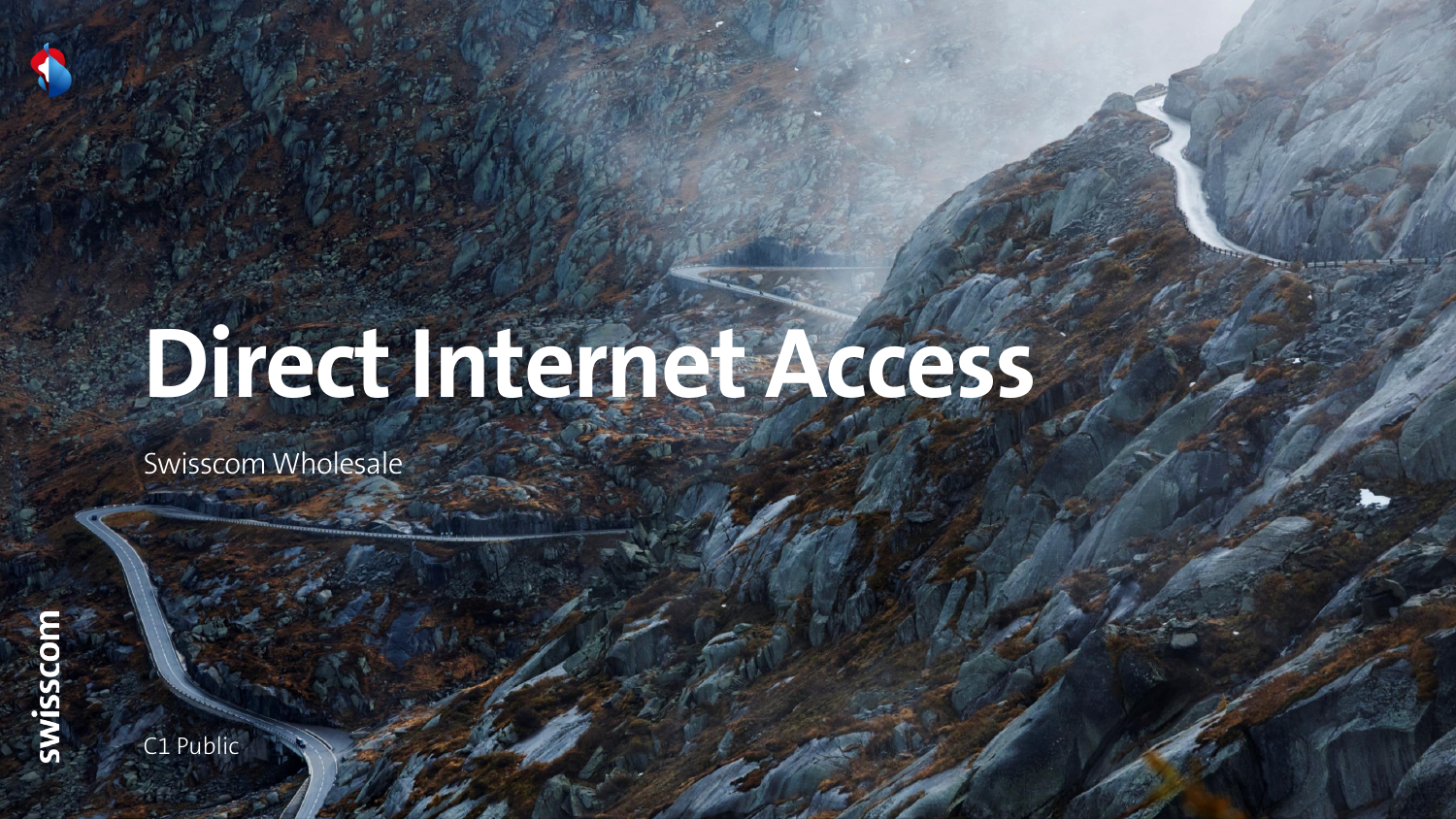

#### **Direct Internet Access**



Agile and Scalable Network Solutions, SDWAN and the 1Gbit standard are changing the nature of connectivity. We want to address this development as Swisscom Wholesale and therefore offer you Direct Internet Access (DIA) as a contemporary wholesale product for access service separation.

The inclusive solution with optional SLA and fixed IPv4 or optionally IPv6 addresses offers one reliable connectivity to the Internet, according to your project needs.

Thanks to fully digitized fullfillment and assurance you benefit from processes via the wholesale portal with maximum transparency and low operational cost of planning and maintaining your customer projects. The dispatch of the equipment takes place directly to the end customer location and by "Always-on" will be usable without any local configuration. On request we take over also the on-site installation at your selected location.

Scalable und fully managed. With DIA Swisscom Wholesale brings a Plug and Play Layer 3 service for sophisticated projects.

DIA provides you

- > Internet peering in Swisscom-quality
- > Bandwidth scalability from 10 Mbit/s to 1 Gbit/s
- > Best service quality an -availability thanks to end to end availability up to 99.95% p.a. on the logical layer as well as a guaranteed time to repair of 4 hours.

> Fully digital customer experience via the CWS portals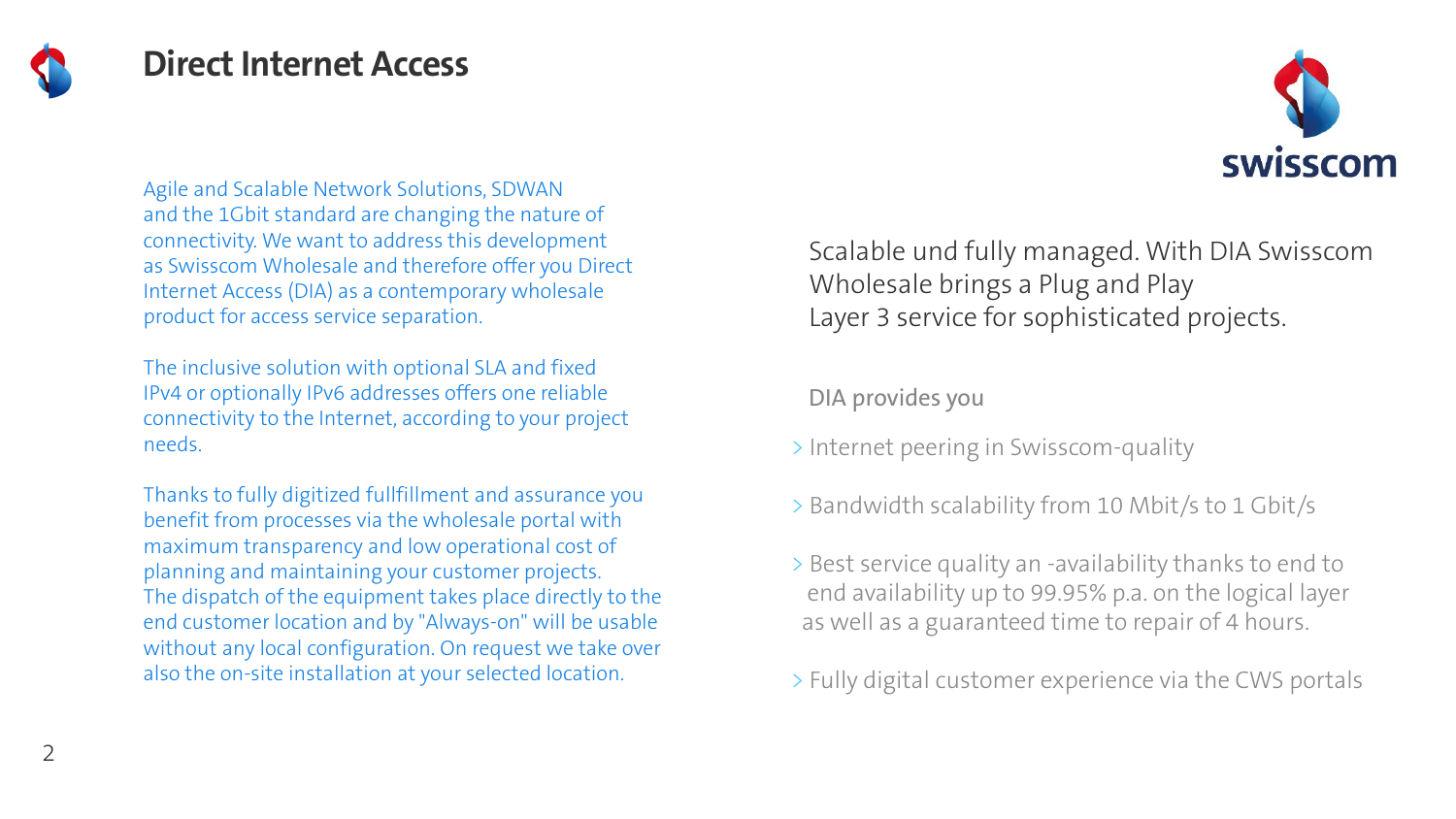

## **Direct Internet Access**



|                                                              | <b>Bandwith Sym.</b>               | <b>Bandwith Asym.*</b>                                               |                                                       |                | <b>SLA type</b>            | <b>Basic Light</b>               | <b>Silver Light</b>                 | <b>Premium Silver</b>              |
|--------------------------------------------------------------|------------------------------------|----------------------------------------------------------------------|-------------------------------------------------------|----------------|----------------------------|----------------------------------|-------------------------------------|------------------------------------|
|                                                              | 10/10                              |                                                                      |                                                       |                | <b>Support-Times</b>       |                                  | 7 x 24                              |                                    |
|                                                              |                                    |                                                                      |                                                       |                | <b>Troubleshooting</b>     | Mo-Fr, 8-17h                     | Mo-So, 7-22h                        | $7 \times 24$                      |
|                                                              | 50/50                              | 50/10                                                                |                                                       |                | <b>Service Monitoring</b>  | Re-activ                         | Pro-activ                           | Pro-activ                          |
|                                                              | 100/100<br>200/200                 | 100/20<br>200/50                                                     |                                                       |                | <b>Access availability</b> | Typical value:<br>$\geq$ 99.50 % | Guaranteed value:<br>$\geq 99.80\%$ | Guaranteed value:<br>$\geq$ 99.95% |
|                                                              | 500/500                            | 400/80                                                               |                                                       |                | <b>Time to Repair</b>      | $\leq$ 10h, not guaranteed       | $\leq$ 8h, guaranteed               | $\leq$ 4h, guaranteed              |
|                                                              | 1000/1000                          |                                                                      |                                                       | *Copper only   | <b>Max# Incidents</b>      | $\leq$ 8 p.a., not guaranteed    | $\leq$ 8 p.a., guaranteed           | $\leq$ 4 p.a., guaranteed          |
|                                                              |                                    | $\alpha \cdot \alpha \cdot \alpha \cdot \alpha$                      | Available in all of CH on Copper & FTTH               |                |                            |                                  | Latency: 3-15ms                     |                                    |
| Optional site survey<br>clarification<br>$0.0.0.0.0.0.0.0.0$ | $\bullet$ $\bullet$ $\bullet$<br>Æ | $\alpha$ .<br><br>and $\alpha$<br><b>DIA</b><br>4,<br>$\blacksquare$ | $\sim$<br>Optional onsite-installation<br>by Swisscom | MTU-Size: 1552 | <b>DIA</b>                 | Optional<br>fixed IP addresses   | Incl. CPE by Swisscom<br><b>DIA</b> | <b>DIA</b>                         |
|                                                              | Option fixed IP addresses 1        |                                                                      |                                                       | 8              | <b>16</b><br>32            | 64                               |                                     |                                    |
|                                                              | <b>Freely usable</b>               |                                                                      |                                                       | 5              | 13<br>29                   | 61                               |                                     |                                    |